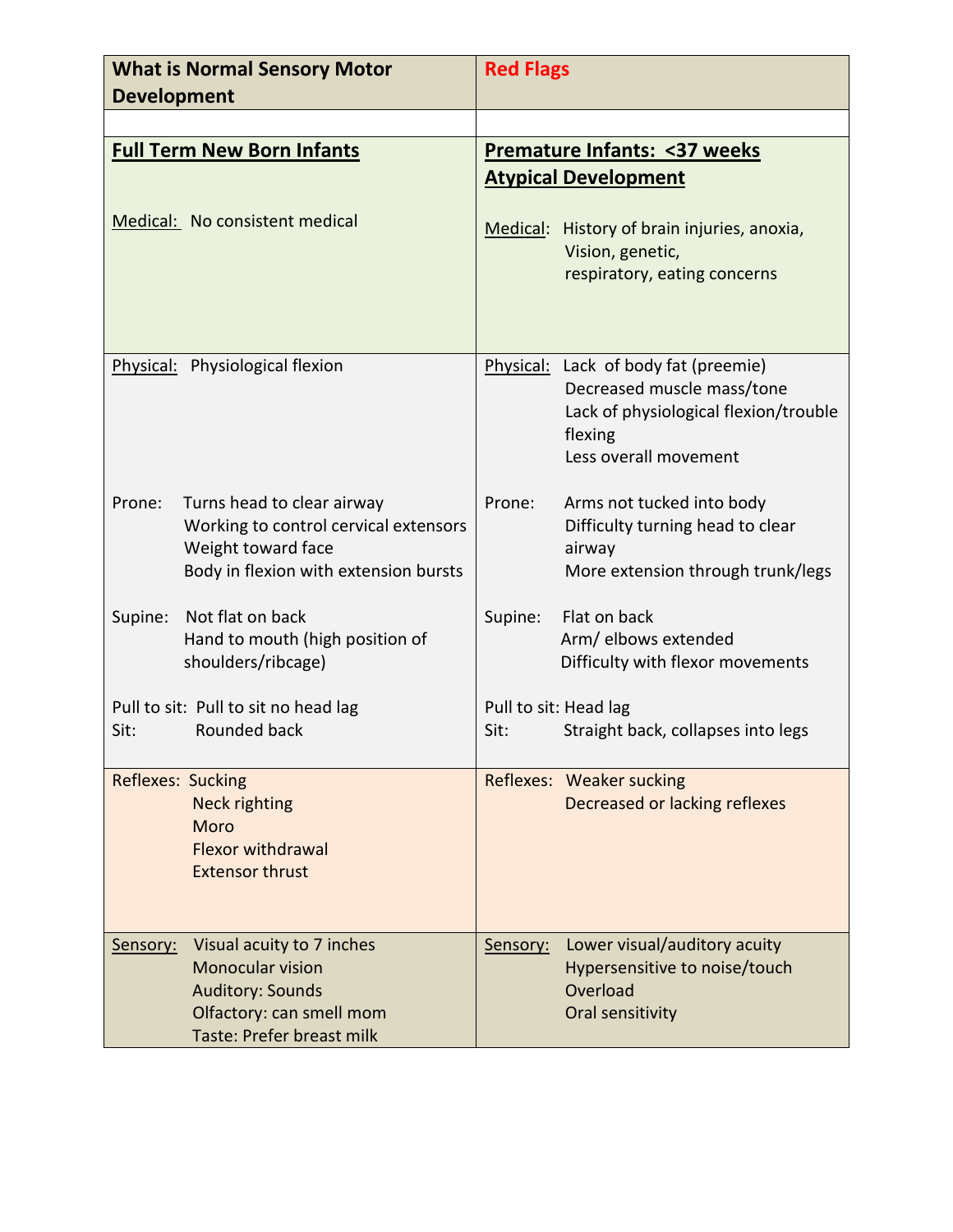|          | <b>One-Two Month</b>                                                                                                                                                       |          | <b>One-Two Month</b>                                                                                                                                             |
|----------|----------------------------------------------------------------------------------------------------------------------------------------------------------------------------|----------|------------------------------------------------------------------------------------------------------------------------------------------------------------------|
| Prone:   | Physical: Decreased physical flexion "Fall<br>Apart" hypotonic<br>Increased extraneous movement<br>Movement play between flexion/<br>extension<br>Head to 45 degrees       |          | Physical: Decreased movement<br>Limited repertoire of movement<br>Too much extension<br>Imbalance of flexion/extension                                           |
|          | Extension through thoracic spine<br>Hips in flexion/abduction/external<br>Rotation<br>Arms weight bear at ulnar part of<br>hand<br>Elbows behind shoulders<br>Asymmetrical | Prone:   | Neck hyperextension/no extension<br>Hip extension/adduction/internal<br>rotation<br>No/minimal weight bear to arms<br>One side more dominant<br>Marked asymmetry |
| Supine:  | Some head in midline<br>Arms/legs move against gravity<br>Increased movement/range in<br>arms/legs<br>Bursts of extension through body<br>Asymmetrical but not fixed       |          | Supine: Head predominantly to one side<br>Minimal/atypical extremity<br>movements against gravity                                                                |
|          | Side lying: Increase balance flexors/extensors<br>but still inefficient<br>Head lift in assisted roll                                                                      |          | Side lying: No head righting with assisted<br>Rolling                                                                                                            |
|          | Pull to Sit: Head lag until 15 degree upright                                                                                                                              |          | Pull to sit: Head lag<br>Minimal assist with arms                                                                                                                |
| Sitting: | Extension through cervical/thoracic<br>Spine<br>Head up 45 degrees                                                                                                         | Sitting: | Poor head control/hyperextension<br>No cervical/thoracic extension<br>Little activity in arms                                                                    |
|          | Reflexes: Inhibited: flexor withdrawal<br>Observable: ATNR, STNR, neck<br>Righting, suckle                                                                                 |          | Reflexes: Continued flexor withdrawal                                                                                                                            |